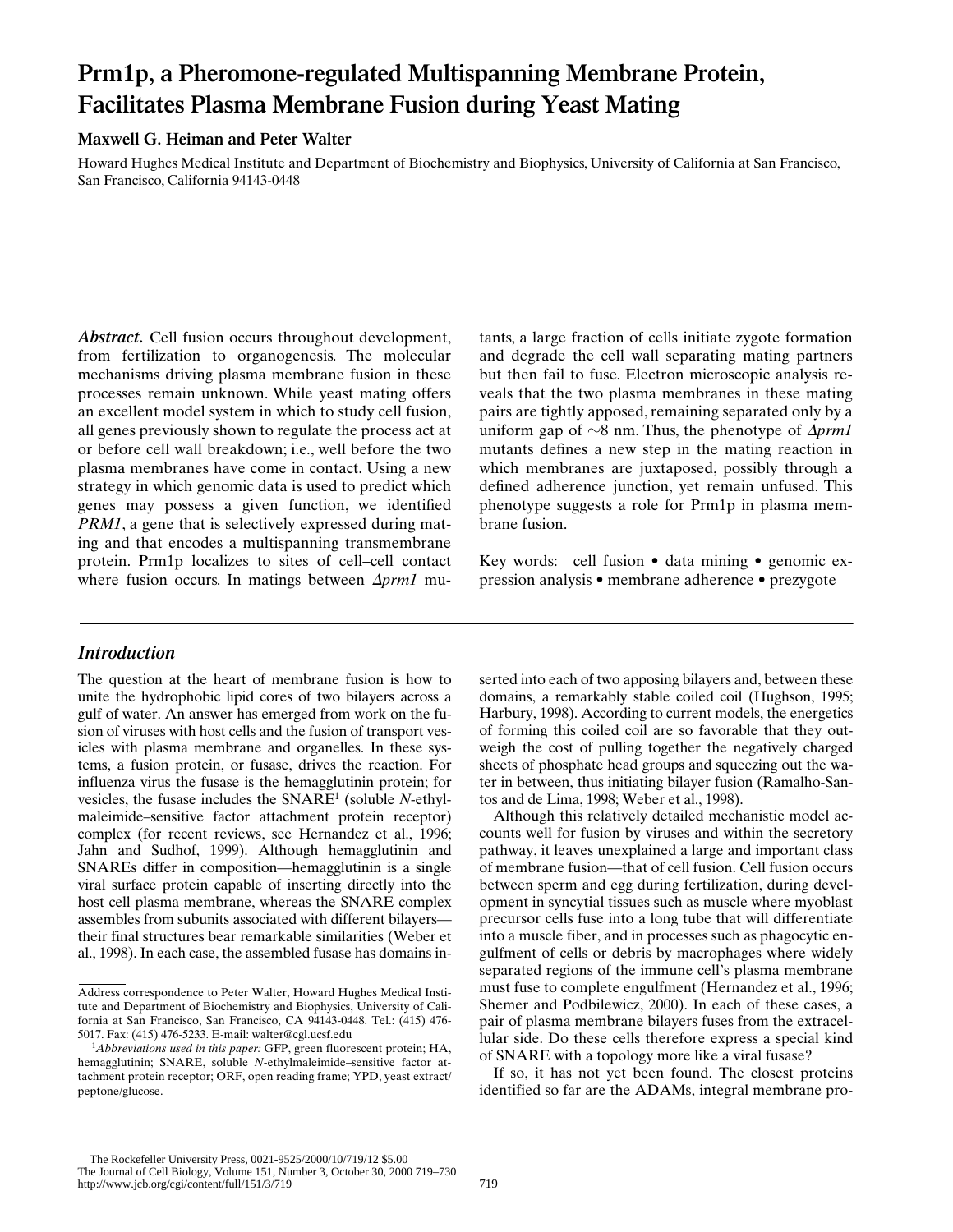teins that contain a peptide similar to the portion of hemagglutinin that inserts into a host cell's plasma membrane (Blobel et al., 1992; Bigler et al., 1997). During fertilization, ADAMs on the sperm bind to  $\alpha$ 6 $\beta$ 1 integrins on the egg with the help of another egg membrane protein, CD9 (Almeida et al., 1995; Chen et al., 1999). Blocking this interaction or removing CD9 inhibits sperm–egg fusion (Chen et al., 1999; Le Naour et al., 2000; Miyado et al., 2000). As none of the proteins in this complex are known to contain coiled coils, how this structure might generate the force required to bring membranes close enough for fusion remains a mystery.

To identify novel proteins that mediate cell fusion, we turned to the model system of yeast mating, in which two haploid cells fuse to produce a diploid. The mating reaction proceeds, briefly, as follows. Haploids exist as one of two mating types, **a** or a, which secrete a pheromone (**a** factor or  $\alpha$  factor, respectively) that cells of the opposite mating type can detect. When the pheromone concentration reaches a certain level, the mating reaction initiates. The first steps of mating include a cell cycle arrest, remodeling of the cell wall, and polarization of mating partners towards each other. When mating partners make contact, the cell walls knit together to form a continuous outer layer. At this point the mating partners are firmly attached but each is still surrounded completely by cell wall, the plasma membranes having not yet come in contact and the cells of course not yet having fused. Cells at this stage are said to have formed a "mating pair" or "prezygote." To complete formation of a zygote, the cell wall separating the partners must be degraded, plasma membranes must come in contact and fuse, and finally the haploid nuclei must merge into a single diploid nucleus.

A number of genetic screens have identified mutants defective in these steps by looking for cells that can form mating pairs but not diploids. All of the mutants, however, arrest in the mating reaction at either the step of cell wall breakdown or nuclear fusion (reviewed in Berlin et al., 1991; Marsh and Rose, 1997). Although these classes of genes have provided insight into cell polarization, cell wall reorganization, control of osmotic stability, and organelle positioning and dynamics, the genes that mediate the actual lipid bilayer fusion step that follows the proper juxtapositioning of plasma membranes have remained elusive. We have exploited the recently accumulating wealth of gene expression data to search for proteins that may govern the fusion of plasma membranes.

## *Materials and Methods*

#### *Informatics*

Programs were written in the scripting language Perl. The source code for Webminer and a description of the database formats used are available at http://webminer.ucsf.edu. The *Candida albicans* and *Schizosaccharomyces pombe* homologues of *PRM1* were identified by BLAST searches of the unfinished genome sequencing projects at the Stanford University DNA Sequencing Center at http://www-sequence.stanford.edu/group/candida, and the Sanger Centre at http://www.sanger.ac.uk/Projects/S\_pombe, respectively. Multiple sequence alignments were performed with MultAlin (Corpet, 1988; http://protein.toulouse.inra.fr/multalin.html). Transmembrane domain predictions were made using the SOSUI program (Hirokawa et al., 1998; http://sosui.proteome.bio.tuat.ac.jp/sosuiframe0E.html), and then refined by discarding putative transmembrane segments not present in all homologues. Coiled coil predictions were made using LearnCoil-VMF as described by Singh et al. (1999; http://nightingale.lcs.mit.edu/cgi-bin/vmf).

### *Yeast Strains and Plasmids*

Strains used in this study appear in Table I. Gene replacements, epitope tagged constructs, and green fluorescent protein (GFP) fusions were generated with the PCR-transformation technique (Longtine et al., 1998): PCR was performed with unique primers and a standard set of template plasmids to generate linear DNA consisting of a pair of integration sequences targeted against *PRM1*, flanking a generic cassette. The cassette contained three copies of the hemagglutinin (HA)-epitope tag, the coding sequence of GFP, or neither, and a selectable marker. Transformation of wild-type diploids resulted in insertion of this construct such that it replaced the entire *PRM1* coding sequence or, for gene tagging, inserted in frame at its 3' end, replacing the natural stop codon. After selection, diploids were assayed by PCR for correct insertion of the construct and then sporulated to recover haploids of both mating types that carried the integrated DNA. The plasmid pDN291, as previously described, was used to express soluble cytosolic GFP (Ng and Walter, 1996). The plasmids pRS314 and pRS316 are standard vectors containing the *TRP1* and *URA3* genes, respectively, which were used here to create a set of mating typespecific selectable markers (Sikorski and Hieter, 1989).

### *Preparation of Cell Lysates and Western Blotting*

To detect expression of Prm1p-HA, 5 ml of an exponentially growing culture at optical density of 0.5 U  $A_{600}$  was either treated with 10  $\mu$ l of a solution containing 5 mg/ml  $\alpha$  factor (Sigma-Aldrich) in DMSO or mixed with an equal volume of cells of the opposite mating type, also from an exponentially growing culture. When mixing cells of both mating types, the maximal gene induction was seen when both cultures had grown continuously in log phase overnight from very low density, presumably to allow accumulation of pheromone in the medium; indeed, the conditioned media of these cultures alone had detectable inducing activity (not shown). At the relevant time point after mixing, cultures were briefly spun at  $4^{\circ}C$ , and the supernatant was aspirated. The cell pellet was resuspended in 50 ml SDS-PAGE sample buffer, added to a small volume of glass beads, and lysed by continuous vortexing at 4°C for 90 s. The entire procedure took  $<$ 4 min. The lysates were boiled for 10 min and then spun to remove insoluble debris. Alternatively, for endoglycosidase H treatment, cells were

| Strain        | Genotype                                                                                                                                                        |  |  |
|---------------|-----------------------------------------------------------------------------------------------------------------------------------------------------------------|--|--|
| <b>MHY200</b> | MATa, PRM1-HA: S.kluyveri HIS3 <sup>+</sup> , ura3- $\Delta$ 99, leu2- $\Delta$ 1, trp1- $\Delta$ 99, ade2-101 <sup>ochre</sup> , pRS314                        |  |  |
| MHY201        | MATα, PRM1-HA:S.kluyveri HIS3 <sup>+</sup> , ura3-Δ99, leu2-Δ1, trp1-Δ99, ade2-101 <sup>ochre</sup> , pRS316                                                    |  |  |
| MHY153        | MATa, PRM1-GFP:S.kluyveri HIS3 <sup>+</sup> , ura3- $\Delta$ 99, leu2- $\Delta$ 1, trp1- $\Delta$ 99, ade2-101 <sup>ochre</sup> , pRS314                        |  |  |
| <b>MHY154</b> | MAT $\alpha$ , PRM1-GFP: S.kluyveri HIS3 <sup>+</sup> , ura3- $\Delta$ 99, leu2- $\Delta$ 1, trp1- $\Delta$ 99, ade2-101 <sup>ochre</sup> , pRS316              |  |  |
| MHY209        | MATa, his 3- $\Delta$ 200, ura 3- $\Delta$ 99, leu 2- $\Delta$ 1, trp 1- $\Delta$ 99, ade 2-101 <sup>ochre</sup> , pRS 314                                      |  |  |
| <b>MHY210</b> | MAT $\alpha$ , his 3- $\Delta$ 200, ura 3- $\Delta$ 99, leu 2- $\Delta$ 1, trp 1- $\Delta$ 99, ade 2-101 <sup>ochre</sup> , pRS 316                             |  |  |
| <b>MHY198</b> | MATa, $\Delta \text{prm1::S}.$ kluyveri HIS3 <sup>+</sup> , ura3- $\Delta$ 99, leu2- $\Delta$ 1, trp1- $\Delta$ 99, ade2-101 <sup>ochre</sup> , pRS314          |  |  |
| <b>MHY199</b> | MAT $\alpha$ , $\Delta \text{prm1::S.}$ kluyveri HIS3 <sup>+</sup> , ura3- $\Delta$ 99, leu2- $\Delta$ 1, trp1- $\Delta$ 99, ade2-101 <sup>ochre</sup> , pRS316 |  |  |
| MHY189        | MAT <sub><math>\alpha</math></sub> , his 3- $\Delta$ 200, ura 3- $\Delta$ 99, leu 2- $\Delta$ 1, trp 1- $\Delta$ 99, ade 2-101 <sup>ochre</sup> , pDN291        |  |  |
| MHY191        | MAT $\alpha$ , $\Delta prml::S. kluyveri HIS3^{+}$ , $ura3-\Delta 99$ , $leu2-\Delta 1$ , trp1- $\Delta 99$ , $ade2-101^{ochre}$ , pDN291                       |  |  |

*Table I. Strains Used in this Study*

All strains were constructed in the W303 background.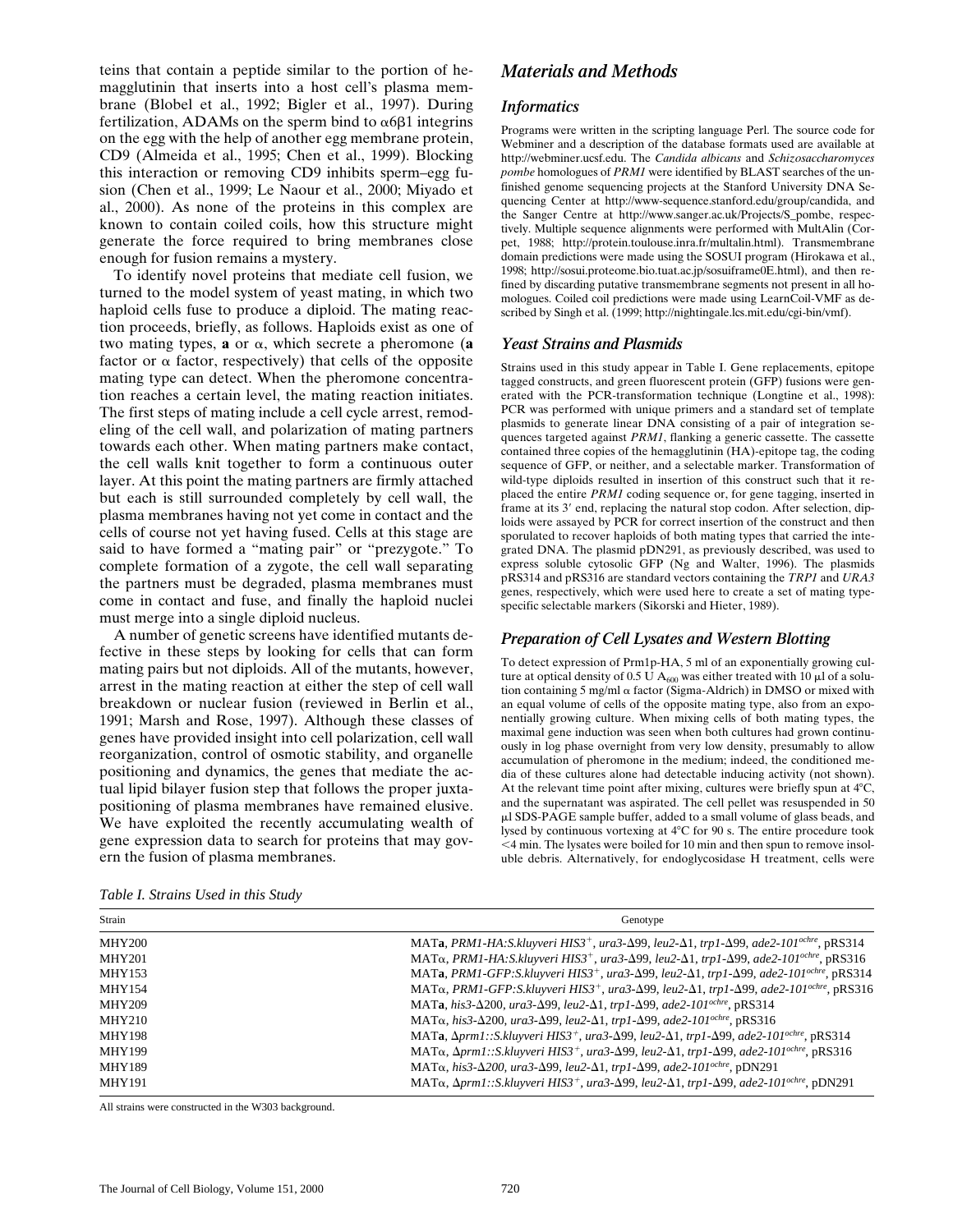lysed as above with the exception that sample buffer was replaced by  $45 \mu l$ denaturation buffer as provided by the manufacturer (New England Biolabs, Inc.). Samples were then boiled 10 min, mixed with 5  $\mu$ l G5 buffer as provided and 1  $\mu$ l enzyme, incubated for 90 min at 37°C, and diluted 1:10 in SDS-PAGE sample buffer before loading. For Western blot analysis, lysates were run on a 12.5% SDS–polyacrylamide gel and transferred to nitrocellulose membrane using standard protocols. Membranes were blotted with a mouse monoclonal anti-HA primary antibody (HA.11; Covance) at 1:1,000 dilution, and a goat anti–mouse secondary antibody coupled to horseradish peroxidase (Bio-Rad Laboratories) at 1:2,000 dilution and developed with an enhanced chemiluminescence kit (Renaissance kit; NEN Life Science Products).

## *Fluorescence Microscopy of Prm1p-GFP*

To visualize the localization of Prm1p-GFP in pheromone-treated haploids, cells were grown to log phase in defined media with twice the standard concentration of adenine to prevent accumulation of autofluorescent byproducts of adenine biosynthesis. The culture was then exposed to 10  $\mu$ g/ml  $\alpha$  factor. Samples were taken at 40, 70, and 100 min after pheromone addition, placed on a slide, and imaged on a confocal microscope (Leica). Alternatively, to inspect Prm1p-GFP's localization in zygotes, cells of opposite mating types that each carried the *PRM1-GFP* fusion were grown to log phase, mixed in equal numbers, spotted on a yeast extract/peptone/dextrose (YPD) plate, and incubated for  $2 h$  at  $30^{\circ}$ C. Cells were then resuspended from the plate, spotted on a slide, and imaged. Because the Prm1p-GFP signal was faint, a single medial optical section was first taken by averaging four high-intensity laser scans, which bleached most of the fluorescence. Then, a stack of eight optical sections was collected to document the remaining fluorescence in the cells. This information was then used to deconvolve the high-intensity section, using Open-Lab software (Improvision). Images were also smoothed and contrast enhanced with this software.

## *Quantitative Assay of Cell Fusion*

Cells of opposite mating types, with the  $\alpha$  strain expressing soluble cytosolic GFP, were grown to log phase, mixed, and vacuumed to a nitrocellulose filter. The filter was placed cell-side up on a YPD plate, and the plate was incubated for 3 h at 30°C. Cells were then scraped off the filter, fixed in 4% paraformaldehyde, and incubated at  $4^{\circ}$ C overnight. This mixture was then spotted on a slide and observed with a confocal microscope (Leica). First, a field was selected randomly using transmission optics. Then, groups of zygotes and mating pairs within that field were identified by bright-field microscopy and subsequently scored as fused zygotes or unfused mating pairs by switching between bright-field and fluorescence. This procedure was continued until all the zygotes and mating pairs in the field were scored, at which point a new field was chosen and the procedure begun again. To capture images, a single optical section was taken by both bright-field and fluorescence microscopy. These images were then superimposed and contrast enhanced.

### *Electron Microscopy*

For mating reactions, equal numbers of  $\Delta p r m l$  cells of opposite mating types were mixed, spun down, spotted on a YPD plate, and allowed to mate for 3 h at 30°C. Cells were scraped off and fixed in EM fix (1% glutaraldehyde,  $0.2\%$  paraformaldehyde,  $0.04$  M KPO<sub>4</sub>, pH 7) for 5 min, spun, and incubated on ice in EM fix for 50 min. Cells were then washed twice with  $0.9\%$  NaCl, once with water, and once with  $2\%$  KMnO<sub>4</sub> (Mallinckrodt). Cells were next incubated in  $2\%$  KMnO<sub>4</sub> for 45 min at room temperature. They were then dehydrated through graded ethanol (10-min washes with 50, 70, 80, 90, 95, and 100% ethanol) and stored in a final wash of 100% ethanol overnight. To prepare for embedding, cells were washed five times for 10 min each with propylene oxide. For embedding, cells were stepped through graded concentrations of resin (32% Epon, 18% Araldite, 34% DDSA, 16% NMA; Ted Pella Inc.) mixed with propylene oxide, as follows: 2 h each with a 1:2 resin:propylene oxide mix, a 1:1, a 2:1, and a 3:1 mix, followed by a 1-h wash with pure resin and overnight infiltration with pure resin. The next day, cells were transferred to resin containing  $\sim$ 2% BDMA (Ted Pella Inc.), incubated 4 h, and finally put in fresh resin with 2% BDMA, pelleted, and incubated at 60°C for several days for the resin to harden. Sections of  $\sim 60$ -nm thickness were cut, stained with lead citrate (Ted Pella Inc.), and imaged with an electron microscope (EM400; Philips).

## *Results*

## *A New Strategy for Identifying Genes that Regulate Cell Fusion*

We devised a strategy to identify mating-specific genes that may have escaped earlier genetic screens due to functional redundancy within or between mating partners. Such redundancy often produces a weak phenotype that can be difficult to detect. For example, in the case of the redundant genes *FUS1* and *FUS2*, a *fus2* mutant displays little mating defect unless both mating partners also have deficiencies in *FUS1* (Trueheart et al., 1987). To avoid overlooking functionally redundant genes in our search, we employed a reverse genetic strategy that did not depend initially on the strength of the mutant phenotype. Specifically, we asked, "What pheromone-induced membrane proteins have not yet been studied?"

To address this question, we compiled already-published databases of gene expression data and gene properties, restructured them in a common format, and wrote a program to search this composite database. We used the program, called Webminer (see Materials and Methods), to examine gene expression profiles of cells arrested in G1 by treatment with the pheromone  $\alpha$  factor. These genomic expression datasets were originally collected in the course of another group's study of cell-cycle transcription and made available online (Spellman et al., 1998; http:// genome-www.stanford.edu/cellcycle). We reinterpreted the data to identify a number of strongly pheromone-induced proteins. As a second criterion, we demanded that potential target proteins have at least one hydrophobic domain, indicative of secretory or membrane proteins.

Specifically, we set an arbitrary cut-off to select genes that are induced more than threefold by mating pheromone. This criterion identified a set of 54 candidate open reading frames (ORFs) out of the 6,116 ORFs assayed in the genomic expression dataset (Fig. 1). We next assigned a score to every ORF to reflect its likelihood of encoding a membrane protein. To calculate these values, we wrote a program that scans predicted protein sequences in windows of 19 amino acid residues and assigns a hydrophobicity, or H, value to each window based on its amino acid composition. The hydrophobicity values we used are based on the empirically observed frequency of each amino acid's presence in known transmembrane domains (Boyd et al., 1998). The highest H value among all of a protein's windows has been defined as that protein's MaxH (Boyd et al., 1998). In most organisms, the MaxH values of all proteins fall into a bimodal distribution with a trough at 28.5 (Boyd et al., 1998). Lower values represent the set of cytosolic proteins (e.g., Tub1p,  $\alpha$  tubulin, has a MaxH of 22.5), and higher values represent membrane proteins (e.g., Hxt1p, a hexose transporter, has a MaxH of 30.9). In *Saccharomyces cerevisiae* the bimodal distribution of MaxH values is present, but the overlap between the two sets is considerable. As a result, many known membrane proteins have MaxH values  $\leq$ 28.5. We therefore set a less stringent threshold, by considering all ORFs with MaxH values  $>25$  to be possible membrane proteins, yielding a set of 2,524 ORFs. This parameter narrowed our pool of 54 candidates to 20 genes, which we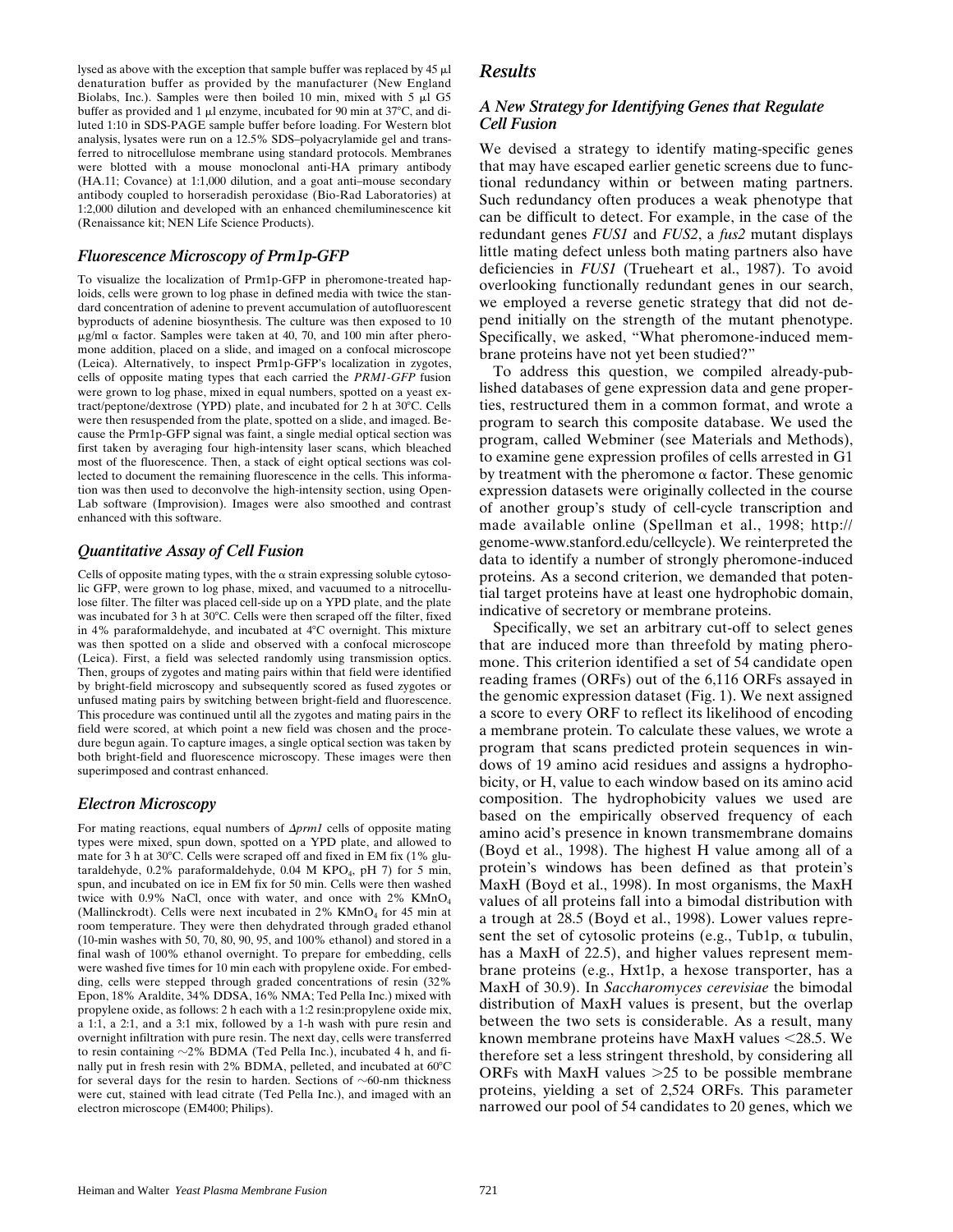

*Figure 1.* Identification of pheromone-induced putative membrane proteins by data mining. Dots represent the transcriptional induction in response to mating pheromone (y axis) and likelihood of coding for a membrane protein (x axis) of all 6,116 ORFs. ORFs induced more than threefold with a MaxH score .25 were investigated further. Green, mating-type specific; orange, cell wall remodeling; blue, involved in cell fusion; red, uncharacterized PRM genes.

henceforth refer to as PRM genes (pheromone-regulated membrane proteins).

Of these 20 genes, 10 have previously assigned functions (Fig. 1). Intriguingly, the identification of all 10 genes can be rationalized in light of roles they have in mating: four genes are involved in cell fusion (including the prototypical fusion genes *FUS1* and *FUS2*; Trueheart et al., 1987) (Fig. 1, blue), three genes are involved in cell wall synthesis and remodeling (including *AGA1* and *AGA2*, which encode the mating agglutinins; Cappellaro et al., 1991) (orange), and three genes are involved in other functions relevant to mating (including *STE2*, which encodes the **a**-specific pheromone receptor; Jenness et al., 1983) (green).

The remaining 10 ORFs had not been studied (Table II; Fig. 1, red). Based on the successful identification of other membrane proteins involved in mating, they have a high likelihood of also being players in the process. We describe here the characterization of the most highly induced ORF, *YNL279w*, which we call *PRM1*.

#### *Prm1p Is a Conserved Fungal Protein with Five Putative Transmembrane Domains*

The predicted *S. cerevisiae* Prm1p has clearly identifiable homologues in other fungi, such as *C. albicans* (Contig 5-2425, position 7551–5680), *S. pombe* (GenBank/EMBL/ DDBJ No. 7630122), and *Kluyveromyces lactis* (GenBank/

*Table II. Characteristics of the PRM Genes*

| Gene                | ORF            | Pheromone<br>induction*<br>(fold) | Predicted<br>protein size <sup>†</sup><br>(amino acids) | Predicted<br>transmembrane<br>segments $\frac{1}{2}$ |
|---------------------|----------------|-----------------------------------|---------------------------------------------------------|------------------------------------------------------|
| $PRM1$ <sup>§</sup> | <b>YNL279W</b> | 31                                | 661                                                     | 5                                                    |
| PRM2 <sup>§</sup>   | YIL037C        | 11                                | 656                                                     | 4                                                    |
| PRM3                | YPL192C        | 8                                 | 133                                                     |                                                      |
| PRM4                | YPL156C        | 6                                 | 284                                                     |                                                      |
| PRM <sub>5</sub>    | YIL117C        | 5                                 | 318                                                     |                                                      |
| PRM <sub>6</sub>    | YML047C        | 5                                 | 352                                                     | $\overline{c}$                                       |
| PRM7                | YDL039C        | 4                                 | 115                                                     |                                                      |
| PRM <sub>8</sub>    | YGL053W        | 4                                 | 237                                                     | $\overline{c}$                                       |
| PRM9                | YAR031W        | 3                                 | 298                                                     | 3                                                    |
| <b>PRM10</b>        | Y.IL108C       | 3                                 | 383                                                     | 5                                                    |

\*Spellman et al., 1998; http://genome-www.stanford.edu/cellcycle.

‡ Costanzo et al., 2000; http://www.proteome.com.

§ Probable coiled-coil, predicted using Singh et al., 1999; http://theory.lcs.mit.edu/vmf.

EMBL/DDBJ No. AJ229977; Ozier-Kalogeropoulos et al., 1998) (Fig. 2 A), but contains no recognizable motifs to hint at its function.

Prm1p has five conserved regions that, based on their hydrophobic character, are likely to span the membrane (Fig. 2 A, overlined). These putative transmembrane domains would divide the protein into two segments of  $\sim$ 175 residues each on one side of the membrane and two 50– 100 amino acid segments on the other side of the membrane (Fig. 2 B). Together, both of the larger segments harbor 14 potential *N*-glycosylation sites (Fig. 2, A and B, boxed and Y symbol), whereas the smaller ones have none. The large segments display the greatest sequence similarity between the three homologues, with about two thirds of the residues conserved. Intriguingly, these segments are identified as potential coiled-coil–forming regions by LearnCoil-VMF, a program designed to recognize viral fusases (Singh et al., 1999). However, it is unlikely that a coiled-coil structure could assemble within a region of the protein that is anchored on both sides by transmembrane segments. The predicted overall picture of Prm1p, then, is that of a multispanning integral membrane protein presenting a large, evolutionarily conserved face on one side of the membrane and a smaller, less conserved face on the other (Fig. 2 B).

#### *Pheromone Rapidly Activates Prm1p Expression in both Mating Types*

To characterize Prm1p, we constructed strains carrying a fusion gene that appends an HA-epitope tag to the protein's COOH terminus (Prm1p-HA). We then assayed cells under mating or control regimes for the expression of Prm1p-HA by resolving total cell lysates with SDS-PAGE and visualizing Prm1p-HA by immunoblot.

Vegetatively growing cells did not express Prm1p-HA at detectable levels (Fig. 3 A, lane 1), but initiated expression within 5 min after addition of  $\alpha$  factor (lane 2). After 20 min of pheromone treatment, the Prm1p level reached a maximum and persisted at steady state (lanes 5–7).

Western blot analysis identified Prm1p-HA (and by extension Prm1p) as several major forms: a sharp band migrating at 73 kD, the size predicted from the *PRM1-HA* open reading frame (Fig. 3 A, arrowhead), and a series of broad bands centered at roughly 115 kD (bracket). These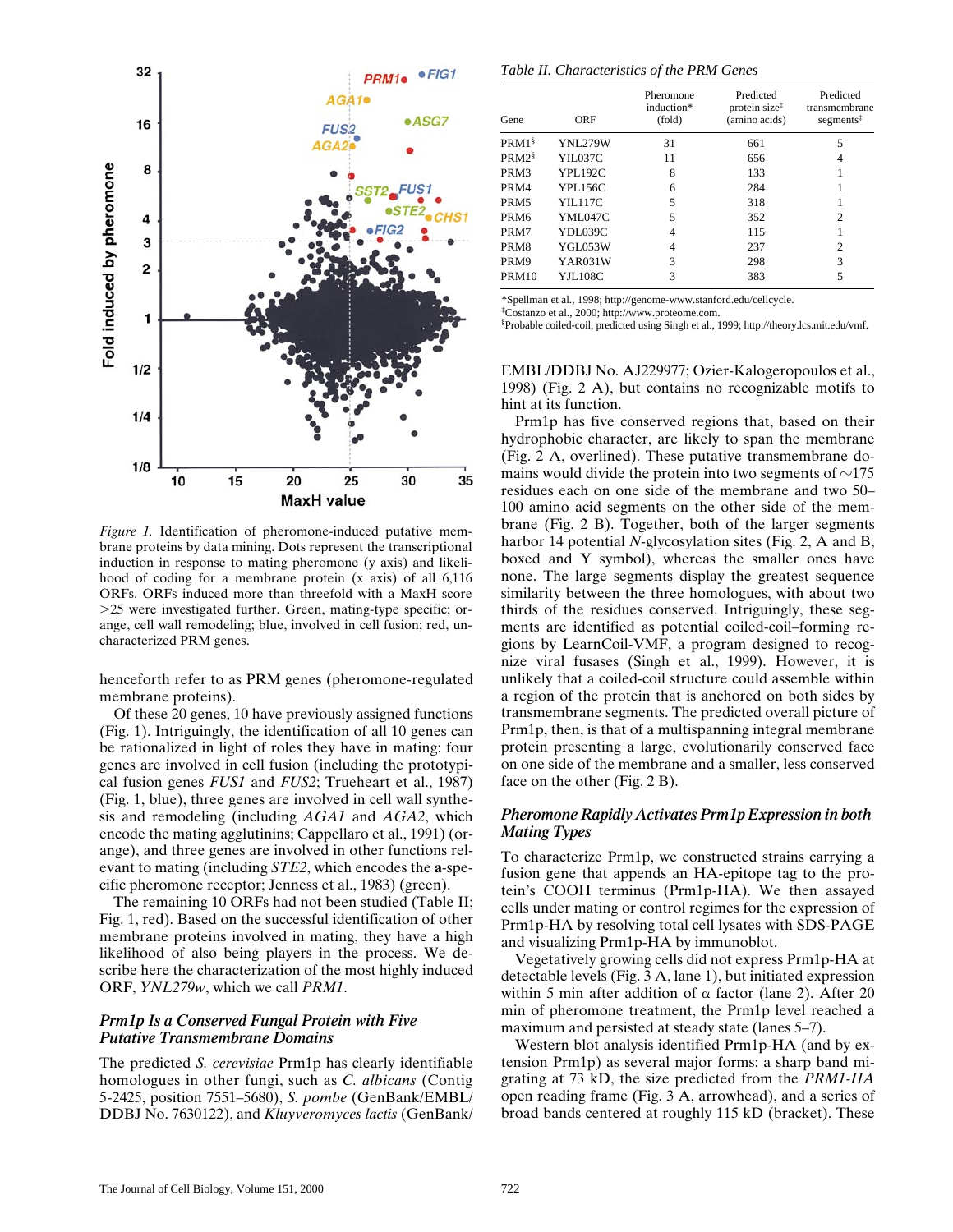| S. cerevisiae<br>C. albicans<br>S. pombe | MSGFKCYLQLGDRLSQIWLNKYTLVLLLAMLKLLFFSKSIQHAIEVSETYILSNCYSIDS<br>MFRNYLNLPEILTQVYLNKYAILLILILIKLILLETSILDNLNLVLLD-----NSICD<br>MASSYLSLAARLSQCWISPWSLCCLYILMQFFLFTKDLNTKIGDFVNDEQATCNYIQE<br>$\overline{2}$           |
|------------------------------------------|----------------------------------------------------------------------------------------------------------------------------------------------------------------------------------------------------------------------|
| S. cerevisiae                            | LYSKMTDNTPHYLGIMGNYLIEKGMEETVKATLETLSLIVYASEGLVNFAIDLYLGTYAC                                                                                                                                                         |
| C. albicans                              | NGEI - - - - - OPVLNTV - HYMI VDSLOTLEAAGIVS I I LTLKV I KOLALFFIELFFGTY IC                                                                                                                                          |
| S. pombe                                 | KVDILLDSPSLIANAA - VRVAKDGIQSTVKIILSGISDSLIAAENVFIFFIEFSYGTYLC                                                                                                                                                       |
| S. cerevisiae                            | LIVSAVDGTVDVATNITEKLISLVNDTVSSVANELDTGLNDISKIINKVIKAASKVENFF                                                                                                                                                         |
| C. albicans                              | LLNAALKGSTEVALDASEGVIRAVNATVVSATNDIESALKGLSLIINDLVTGFNAIKNMF                                                                                                                                                         |
| S. pombe                                 | LIQLAIDGILDAVADVGEEIGTAVNDTLHAIADEIEDTVSSLNEVFQSAEDSLEKVASWL                                                                                                                                                         |
| S. cerevisiae                            | TGDDDDSNMTSSIKSVNLTISALHNLYIPSSINDKLEELSAKTPDFAQVKNTTKNLISVP                                                                                                                                                         |
| C. albicans                              | TGSKSDPTQYQNKINITLGDLKSKIMIPSEVLTKLDNFKNSSLYGLSQLGNGTQTIVSTP                                                                                                                                                         |
| S. pombe                                 | GEDINLP - - - - - - NVSIPEIQSLRNFTLSSSYDTEFEKLKAGVNFDSAINATKAAISKP                                                                                                                                                   |
| S. cerevisiae                            | FNEVRKNIKAVNASNIIGDTSVLYVPPVSLDNSTGICSSNQSEILAFYSILGHVLKIATV                                                                                                                                                         |
| C. albicans                              | FELAIKKLNTM-KLSYNFTTGA----- PSPINFREECLKDMSKLKDVQTDLAKLVEKISK                                                                                                                                                        |
| S. pombe                                 | FSSARNLILLEK-VSNYSFDTSM----- VSSPNKTHVVVCSTDDLTAISSFILSSIYKIRK                                                                                                                                                       |
| S. cerevisiae<br>C. albicans<br>S. pombe | 3<br>VCITVLICFAVGAMAPVAWNEIKLWRRLCGMRDHYMLSRODSYTSFSSENTHELKDPFRD<br>WLFIGLVLAMVGSILYVSYIQWRHWRR-----------MDKFISETGID--KEVQFRNQY<br>VVIISLLIIIAGLFLISSIYEIWKWCRI - - - - RHKAFLLDEHIRSNKFEDTRDLISYIES               |
| S. cerevisiae                            | PPIONGQYDVIASYQQCFQTWNTRIAGWMTNLVTFGKSPENIDPKTKQKIEWVVAYMTSE                                                                                                                                                         |
| C. albicans                              | NIYNNELIYTIVKRMGIE---------------------------LNERTIWMLSFMFSK                                                                                                                                                         |
| S. pombe                                 | PISWNLKYFISALPLPCF-------------------------LSVQLRWFITYIFHP                                                                                                                                                           |
| S. cerevisiae<br>C. albicans<br>S. pombe | 4<br>RALCVLGIGLLGILVCICOFVMIALLKHKISHSLTSNDGDGVQNLLKSSTAVDIENQMSL<br>ISRNVFFFGIMGVVSVVAQYILLNSVQ - - - - - SSMNNHIKSFDITSNSTSM - - - - SASTI<br>PAAMILFISCTSFISGILQLVLLNNIRE - - DGSVISALAQNSFHKVESALA - - - - NVSVA |
| S. cerevisiae                            | WSVOTNKYINTTETNINGEVFGWINTTTLSVNNTVATMISDIDTTLADVFNGTLLYNPMK                                                                                                                                                         |
| C. albicans                              | YLRDMNTYIDDTODKLNOELFSGIKEISVSLNSTIVEFLDKLNETLSDIFGSTPLAGPIN                                                                                                                                                         |
| S. pombe                                 | WANSTNQIILKNQENINNNMFGSIHNTTLSLNSTLNTFMNELNSSMTSAFGDTFLASTVQ                                                                                                                                                         |
| S. cerevisiae                            | TVVGCAIENKLYTIEKAMTWIHDKAOLHIPRINGTQIKQALAKOTDNSTI - - PTASSTSA                                                                                                                                                      |
| C. albicans                              | TVVYCTIGRKLEKVEKGLTWMNDNLNINIPSISRDI-EDGLSHMTFLQPQSVL                                                                                                                                                                |
| S. pombe                                 | NVMNCLLYRKIENFEEVLTWVYNKSHIELPLLPTDILSKSIDNQTIYSSLYSSLNSSNST                                                                                                                                                         |
| S. cerevisiae<br>C. albicans<br>S. pombe | 5<br>ATENLLENLVNDMREGLLKTLRAYHRITLGELTVALV - ILAVWLVQLPIALVILRLRK<br>ARANKIIDLYRKSILLELYISLGLLGVWLFQIFVGSATLTIRYWNSTRQGNNSYAISSPH<br>VSFSGIFDRVEKSVISELNFSFLFFLLWLLICAFGLIGVLSSWLKSLFLSLLDLVIPNPK                    |
| S. cerevisiae                            | ATFD                                                                                                                                                                                                                 |
| C. albicans                              | ELSEQEKQVYGYPLSHPLIDGKDLTTSSSFYPTTEEKLK                                                                                                                                                                              |
| S. pombe                                 | ENITLPVQSLAFPVTKSCRPPPIPPRESHVYDFONFQYEEDDCIDYKRSLGLISLSSDLA                                                                                                                                                         |

S. pombe IDIPISPAIISDIQFNSITTESEETTYLLKEKQDRY



*Figure 2.* Comparison of Prm1p sequences from *S. cerevisiae*, *C. albicans*, and *S. pombe*. (A) Chemically similar, aligned amino acids are shaded. In the *S. cerevisiae* sequence, predicted transmembrane domains are overlined and potential glycosylation sites are boxed. (B) Schematic of proposed topology for Prm1p. All consensus glycosylation sites (*S. cerevisiae*) are marked with Y. The intensity of shading indicates the degree of sequence similarity between the three yeast homologues: the sequence is divided into 40 blocks, each 15 amino acids in length, and each block is shaded according to the number of conserved residues contained in a 45 amino acid window centered on it. Overall percent identity between sequences: *S. cerevisiae* and *C. albicans*, 20% identical; *S. cerevisiae* and *S. pombe*, 22% identical.

species collapsed to a single band of  $\sim$ 73 kD after treatment with endoglycosidase H, indicating that the larger bands are heterogeneously glycosylated (Fig. 3 A, lane 9). The presence of extensive oligosaccharide addition confirms our prediction that Prm1p is initially integrated into the membrane of the endoplasmic reticulum and, based on the proposed topology in Fig. 2 B, suggests that Prm1p may display its two large conserved segments on the lumenal or extracellular side of the membrane.

In addition to the newly synthesized and glycosylated forms, we also reproducibly observed a weaker band migrating at  $\sim$ 15 kD, which appeared after 30 min of pheromone treatment (Fig. 3 A, lane 7, \*). Based on the position of the HA epitope, this band is likely to represent a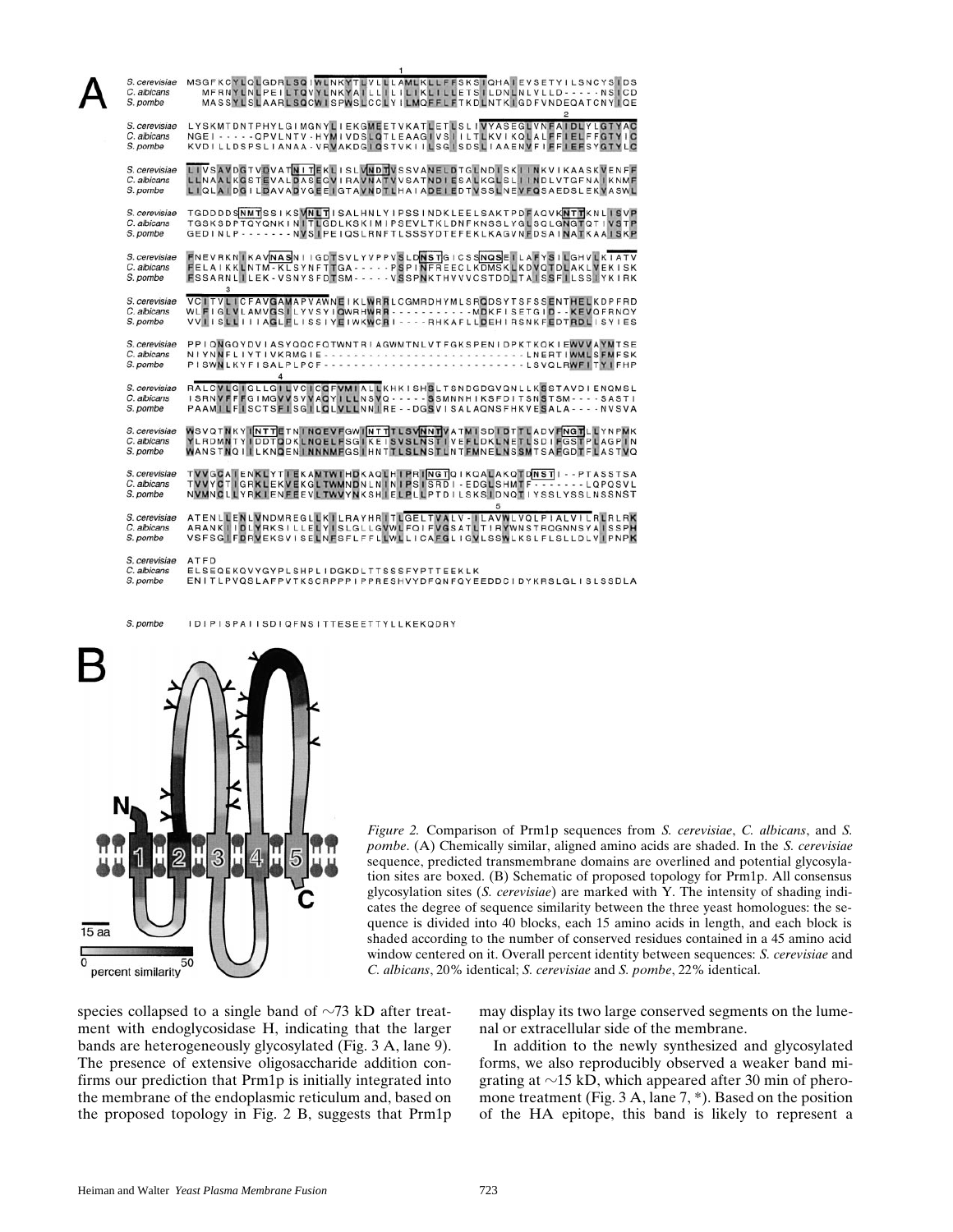

COOH-terminal fragment, indicating that Prm1p-HA may undergo proteolytic processing during its maturation.

Cells of both mating types induce Prm1p when challenged with partners of the opposite mating type. Cells of mating type **a** expressed Prm1p-HA when mixed with untagged  $\alpha$  cells for 30 min, but not when mixed with cells of the same mating type (Fig. 3 A, lanes 11 and 12). The converse is also true (Fig. 3 A, lanes 13 and 14):  $\alpha$  cells expressed Prm1p-HA when mixed with untagged **a** cells, but not when mixed with untagged  $\alpha$  cells. Prm1p-HA induction in  $\alpha$  cells was weaker than in **a** cells, perhaps due to reduced diffusion of the lipophilic **a** factor compared with the more hydrophilic  $\alpha$  factor.

The speed and extent of Prm1p expression during mating probably resulted from the presence of pheromone-responsive elements (PREs) upstream of the gene's coding sequence, as is true for many other mating-specific genes. The promoter of *PRM1* contains three head-to-tail repeats closely matching the consensus PRE, TGTTTCA $A$ <sup>A</sup> (Fig. 3

*Figure 3.* Expression profiles of Prm1p. (A, lanes 1–9) A strain of mating type **a** bearing a chromosomal copy of *PRM1-HA* (lanes 1–7 and 9), or a wild-type control strain (lane 8) was treated with 10  $\mu$ g/ml alpha factor for 0–30 min, pelleted, and lysed by bead beating. Extracts were resolved by SDS-PAGE on a 12.5% gel and immunoblotted using an anti–HA antibody. For lane 9, the extract was treated with endoglycosidase H before analysis by SDS-PAGE. (A, lanes 10–14) The following strains were mixed: control wild-type strains of mating types  $\bf{a}$  and  $\alpha$  (A, lane 10), an **a** strain bearing *PRM1- HA* and an untagged strain of the same (A, lane 11) or the opposite (A, lane 12) mating type, an  $\alpha$ strain bearing *PRM1-HA* and an untagged strain of the same (A, lane 13) or the opposite (A, lane 14) mating type. These mixtures were rotated for 30 min at  $30^{\circ}$ C, pelleted, lysed, and the extracts were analyzed as above. The 73 kD form of Prm1p, presumably corresponding to the primary, unglycosylated translation product, is indicated with the arrowhead. The glycosylated forms of Prm1p migrating as a broad band centered at 115 kD are indicated with the bracket. A 15-kD putative proteolytic fragment is indicated with the asterisk. (B) The *PRM1* promoter sequence, beginning 250 nucleotides upstream of the translational start codon, is shown. Pheromone response element consensus sequences are underlined.

B) (Yuan and Fields, 1991). The repeats are separated by a trinucleotide spacer TAC. These sequences appear 150–180 nucleotides upstream of the *PRM1* coding sequence and probably serve as binding sites for the transcription factor Ste12p, a target of the MAP kinase cascade that links gene expression to the presence of extracellular pheromone (Herskowitz, 1995).

#### *Prm1p Localizes to the Site of Cell Fusion*

As a first step towards elucidating the function of Prm1p, we asked in what cellular compartment(s) the protein resides. To this end, we constructed strains bearing a chromosomal copy of a *PRM1-GFP* fusion gene driven by its own promoter, which allowed us to detect the Prm1p-GFP gene product by fluorescence microscopy.

Prm1p-GFP first became visible after 40 min of pheromone treatment as two rings, one encompassing the nucleus and one at the cell periphery (Fig. 4 A). This staining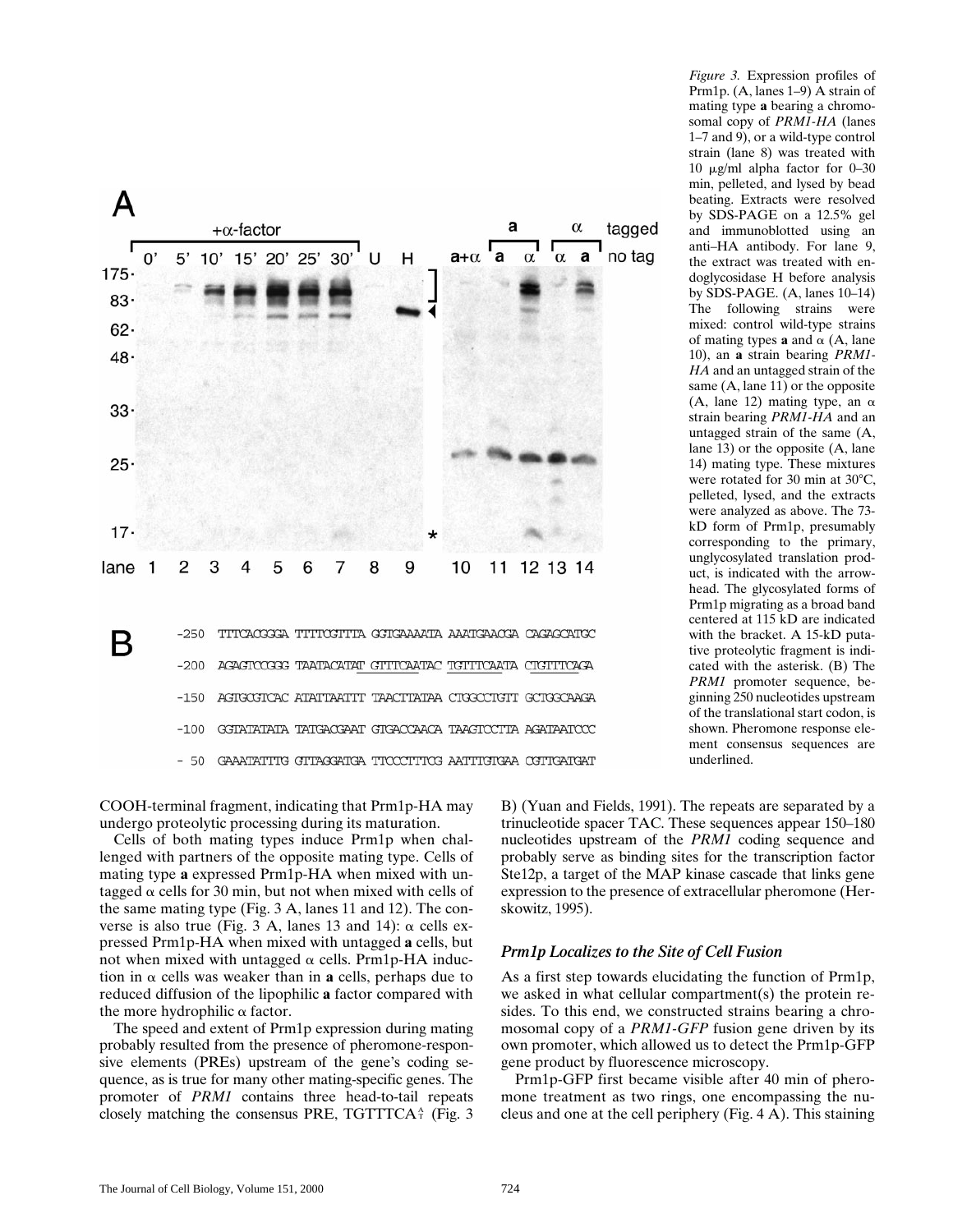

*Figure 4.* Localization of Prm1p. (A–C) A strain of mating type **a** bearing a *PRM1-GFP* fusion gene was treated with 10  $\mu$ g/ml  $\alpha$  factor. Samples were taken and imaged on a confocal microscope after 40, 70, and 100 min of incubation, respectively. Apparent loss of ER staining in B and C is due primarily to differences in signal gain used to collect each image. (D–F) Strains of opposite mating types, each bearing the *PRM1-GFP* fusion gene, were mixed, concentrated, and spotted on a YPD plate. After  $\sim$ 2 h at 30°C, cells were resuspended and imaged as above. Images of representative cells are shown.

pattern is typical of the endoplasmic reticulum in yeast, consistent with Prm1p entering the secretory pathway.

70 min after addition of  $\alpha$  factor most cells have arrested in the G1 phase of the cell cycle, evidenced by their large unbudded state, and have begun to polarize. Prm1p accumulated in the "potbelly" formed by this polarization in addition to its persistent staining of the endoplasmic reticulum (Fig.  $4 B$ ).

By 100 min of pheromone treatment, most cells have formed mating projections, or shmoos. These shmoos would, in a more physiological setting, orient towards the greatest pheromone concentration and serve as the site where mating partners first make contact. Prm1p localized to the tip of the shmoo, where cell fusion would occur (Fig. 4 C).

We next mixed **a** and  $\alpha$  cells, both bearing the *PRM1*-*GFP* fusion gene. In such physiological mating mixes, Prm1p-GFP localized at the midpoint of recently formed mating pairs, or zygotes, where two cells have met and initiated the steps required to degrade the intervening cell wall and fuse their plasma membranes (Fig. 4 D). In mating pairs that have already completed this fusion step, Prm1p-GFP formed a collar around the neck of the zygote (Fig. 4 E).

When the resulting diploid began to bud, Prm1p-GFP localized to the growing daughter (Fig. 4 F). Since diploids no longer express Prm1p (data not shown), the protein staining the first daughter was probably inherited from the parental cells.

### *More than Half of All Mating Pairs Deficient in PRM1 Fail to Fuse*

To test whether Prm1p participates in cell fusion during mating as its expression profile and localization suggested, we constructed strains in which *PRM1* was deleted by gene replacement (see Materials and Methods). When both mating partners lacked *PRM1*, we observed morphologically aberrant mating pairs by phase contrast microscopy. The most common aberration was the presence of a pronounced dark band at the mating pair neck, reflecting the undegraded cell wall between mating partners suggestive of a defect in cell fusion.

To monitor this phenotype more decisively, we constructed a  $\Delta p r m l$   $\alpha$  strain expressing a soluble, cytosolic form of GFP that marks its cytoplasm. This strain allowed us to readily distinguish fused zygotes from unfused mating pairs by scoring whether GFP had spread to both cells (indicating successful cell fusion) or remained restricted to one mating partner (indicating a failure to fuse). Using this assay, we observed unambiguously that matings between  $\Delta$ *prm1* partners produced a mixture of fused zygotes and unfused mating pairs (Fig. 5, A and B).

We next quantitated the degree of the  $\Delta p r m l$  fusion defect using GFP-expressing wild-type and  $\Delta p r m l$   $\alpha$  strains. To do so, we mixed exponentially growing cultures of each of these strains with an appropriate partner strain, concentrated them on a filter, and placed the filter on a YPD plate where the cells were allowed to mate for 3 h. We then fixed the cultures for microscopy. At this point, zygotes produced by wild-type control cells were abundant but most were still freshly formed, having just begun to grow their first diploid bud.

In such mating mixes between wild-type control strains, 6% of zygotes/mating pairs scored as unfused (Fig. 5 C). Presumably, this baseline level reflects a kinetic intermediate in the mating reaction, and these cells would have eventually fused if the reaction were allowed to continue. Characteristically, these unfused mating pairs had a narrow neck. In contrast, when both mating partners lacked *PRM1*, 55% of zygotes/mating pairs were unfused, a ninefold increase over the number observed for wild-type strains (Fig. 5 C). These mating pairs may reflect either a kinetic delay in the fusion reaction, or they may represent a dead end in which some step in mating has gone awry and fusion cannot occur. At later time points the ratio of fused zygotes to unfused mating pairs did not appreciably change (data not shown), contrary to what a kinetic delay would predict. Moreover, in many of the mating pairs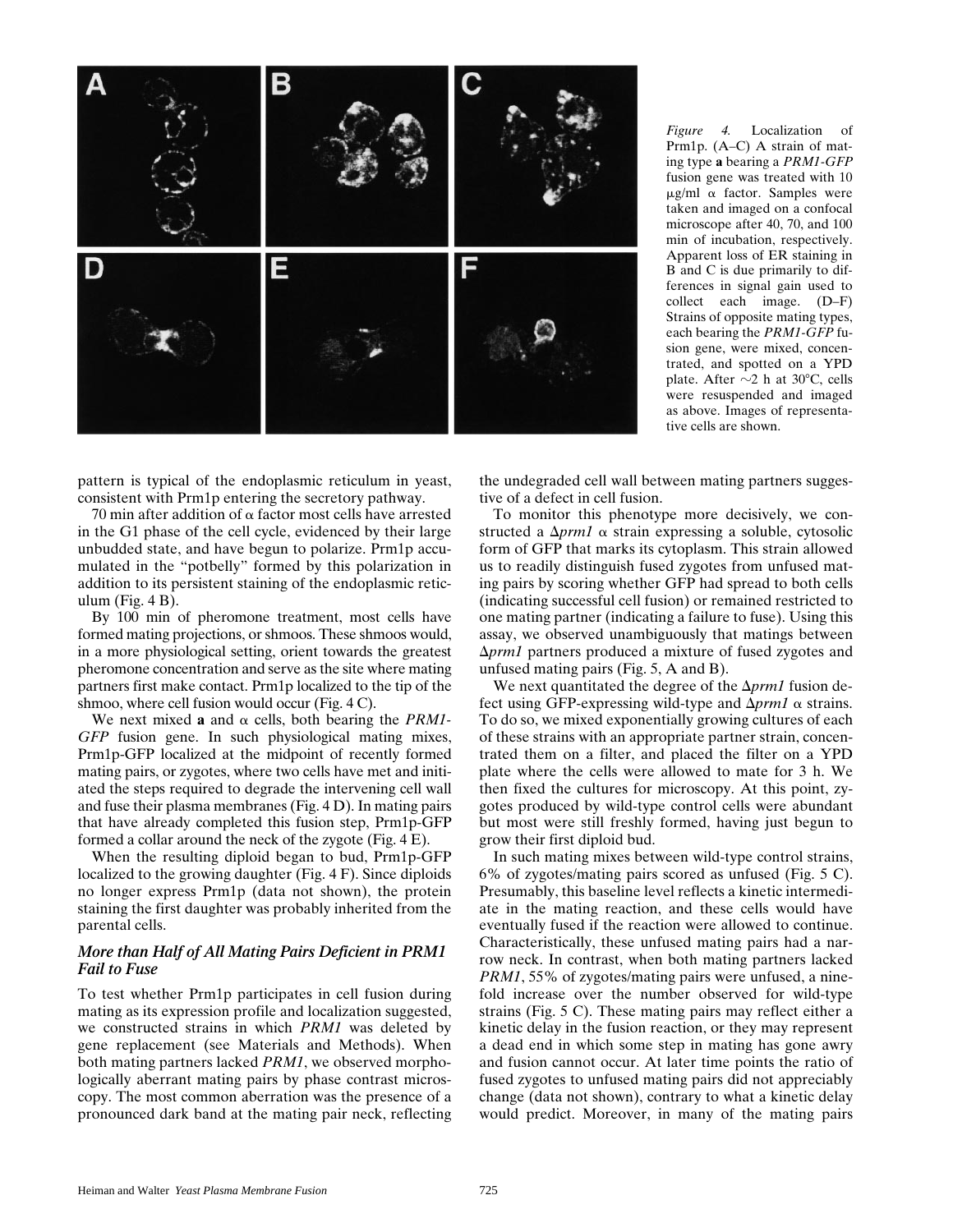

*Figure 5.*  $\Delta p r m1$  *cells exhibit a fusion defect during mating. (A* and B)  $\Delta p r m1$  **a** cells were mixed with  $\Delta p r m1$   $\alpha$  cells expressing soluble cytosolic GFP as a reporter of cytoplasmic mixing between mating partners. This mixture was applied to a nitrocellulose filter and incubated for 3 h on a YPD plate. Fluorescent micrographs that show the GFP-stained cytoplasm of the  $\alpha$  partner were superpositioned over bright-field images that depict the entire zygote/ mating pair. (C) Mating mixes in which either the **a** partner, the  $\alpha$ partner, both, or neither carry a deletion of *PRM1* were prepared as described above. In all cases the  $\alpha$  partner carried soluble cytosolic GFP. Zygotes/mating pairs were visually identified, and then scored with regard to cell fusion by microscopy. Bars represent the average percent of zygotes/mating pairs that scored as unfused in four independent experiments. During each experiment, 300 zygote/mating pairs per mating mix were counted: WT  $\mathbf{a} \times \mathbf{W}$   $\alpha$ ,  $6.2 \pm 0.8\%$ ; WT **a**  $\times$  *Aprm1*  $\alpha$ , 11.7  $\pm$  4.0%, *Aprm1* **a**  $\times$  WT  $\alpha$ , 12.5 ± 4.0%; Δ*prm1* **a**  $\times$  Δ*prm1* α, 54.3 ± 4.5%.

from a  $\Delta$ *prm1*  $\times$   $\Delta$ *prm1* mating, the neck diameter was significantly increased, indicating that these unfused mating pairs differed qualitatively from the ones observed at low frequency in the wild-type control reactions.

Is Prm1p required in both partners to promote efficient cell fusion? When one mating partner lacked *PRM1* and the other was wild-type, we consistently observed a slight but significant fusion defect, with 12% of all mating pairs failing to fuse (Fig. 5 C). This defect was similar regardless of which partner carried the wild-type *PRM1* allele. These results suggest that Prm1p functions symmetrically and can perform its duty even if present in only one mating partner, albeit at a consistently reduced efficiency.

### D*prm1 Mating Pairs Form "Bubbles," and Other Strange Shapes*

In addition to the simple unfused phenotype shown in Fig. 4 B typical of all fusion mutants, we observed more unusual morphologies in  $\Delta \text{prm1} \times \Delta \text{prm1}$  matings. Notably, some mating pairs displayed intercellular bubbles, pockets



*Figure 6.* The  $\Delta$ *prm1* cells' failure to fuse sometimes results in intercellular bubbles. Mating mixes were prepared and imaged as described in Fig. 5. Representative images are shown. (A and B) "Innies" intruding from the **a** cell (nonfluorescent) to the  $\alpha$  cell (fluorescent).  $(C-F)$  "Outies" protruding from the  $\alpha$  cell to the **a** cell. Note that the **a** cell in D escaped G1 arrest and started budding.  $(G)$  A multilobed outie.  $(H)$  An  $\alpha$  cell, bottom right, simultaneously adhered to two **a** partners. The partner on the left has begun to bud.

of GFP-labeled or unlabeled cytoplasm from one mating partner that appeared to have invaded the other (Fig. 6, A–G). These bubbles appeared with approximately equal frequency in either direction: "innies" invading the  $\alpha$  partner (Fig. 6, A and B), and "outies" extending from the  $\alpha$ cell into the **a** cell (Fig. 6, C–G). Bubbles varied in size and shape, ranging from tiny bulges in an otherwise straight cell–cell interface to large rounded pockets or, rarely, ser-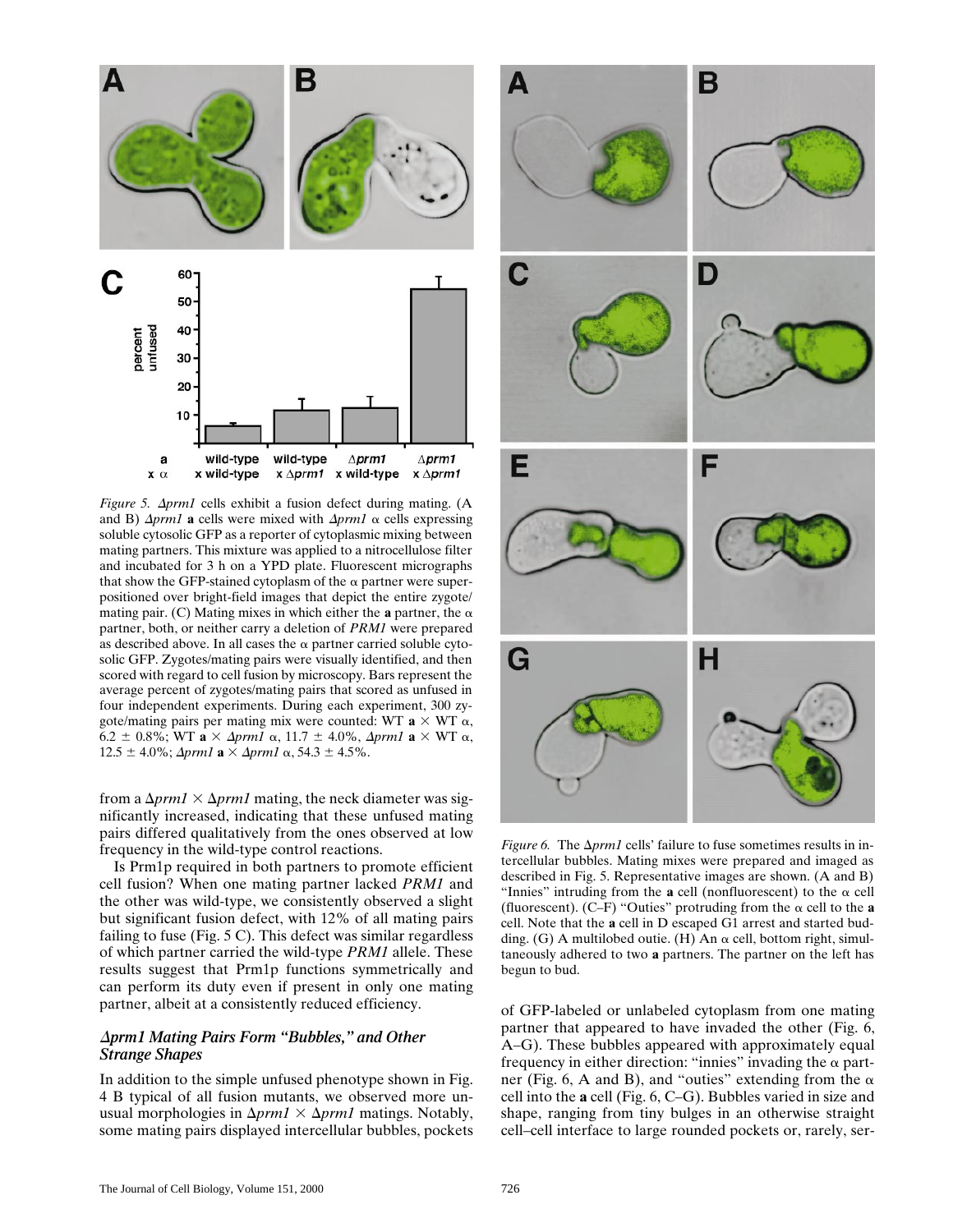

*Figure 7. Δprm1* cells successfully degrade their cell wall and juxtapose plasma membranes, but then fail to fuse. Mating mixes of  $\Delta$ *prm1* partners were prepared as described above. The cells were then fixed, stained, and imaged by electron microscopy. Three different magnifications are shown for each image (A–D). (Left) Unfused mating pairs. The fuzziest outermost layer of the depicted cells is the cell wall; the dark line underlying it is the plasma membrane. (Middle) Magnification of the box from the left-side panels, showing detail of the bubble. (Right) Magnification of the box from the middle panels, showing tightly juxtaposed membranes at a set distance.

pentine extensions that stretched across the entire length of the other mating partner.

Additionally, we observed one or both mating partners having budded a new daughter cell (Fig. 6, D, G, and H). Budding indicates that a cell has escaped from the G1 arrest induced by exposure to mating pheromone and has reentered the cell cycle, committing itself to a new round of division. Apparently this release from pheromone arrest can occur even when surrounded by cells of the opposite mating type that are secreting pheromone and, in fact, even while adhered to one of them.

Lastly, some cells appeared to give up on the failed mating and, instead of budding, began to mate with another nearby partner. For instance, in Fig. 6 H, the GFP-expressing cell in the bottom right seemed to have attempted to mate with the partner on the left and failed. It then went on to try anew with the cell on the right, while its original mating partner exited the mating arrest and began to bud.

The ability of these cells to exit G1 or to polarize towards a new partner and reinitiate mating suggests that  $\Delta$ *prm1* mutants do not simply fuse more slowly than wildtype. Rather, the fact that they abandon their attempt at fusion indicates they have reached a dead end and would not form normal diploid zygotes even if given more time.

## *The*  $\Delta$ *prm1 Defect Results in Closely Apposed, Unfused Plasma Membranes*

The bubbles suggested a breach of the cell wall between the mating partners, a phenotype unlike other fusion mutants. We used thin-section electron microscopy to examine this aspect of the  $\Delta$ *prm1* defect more closely.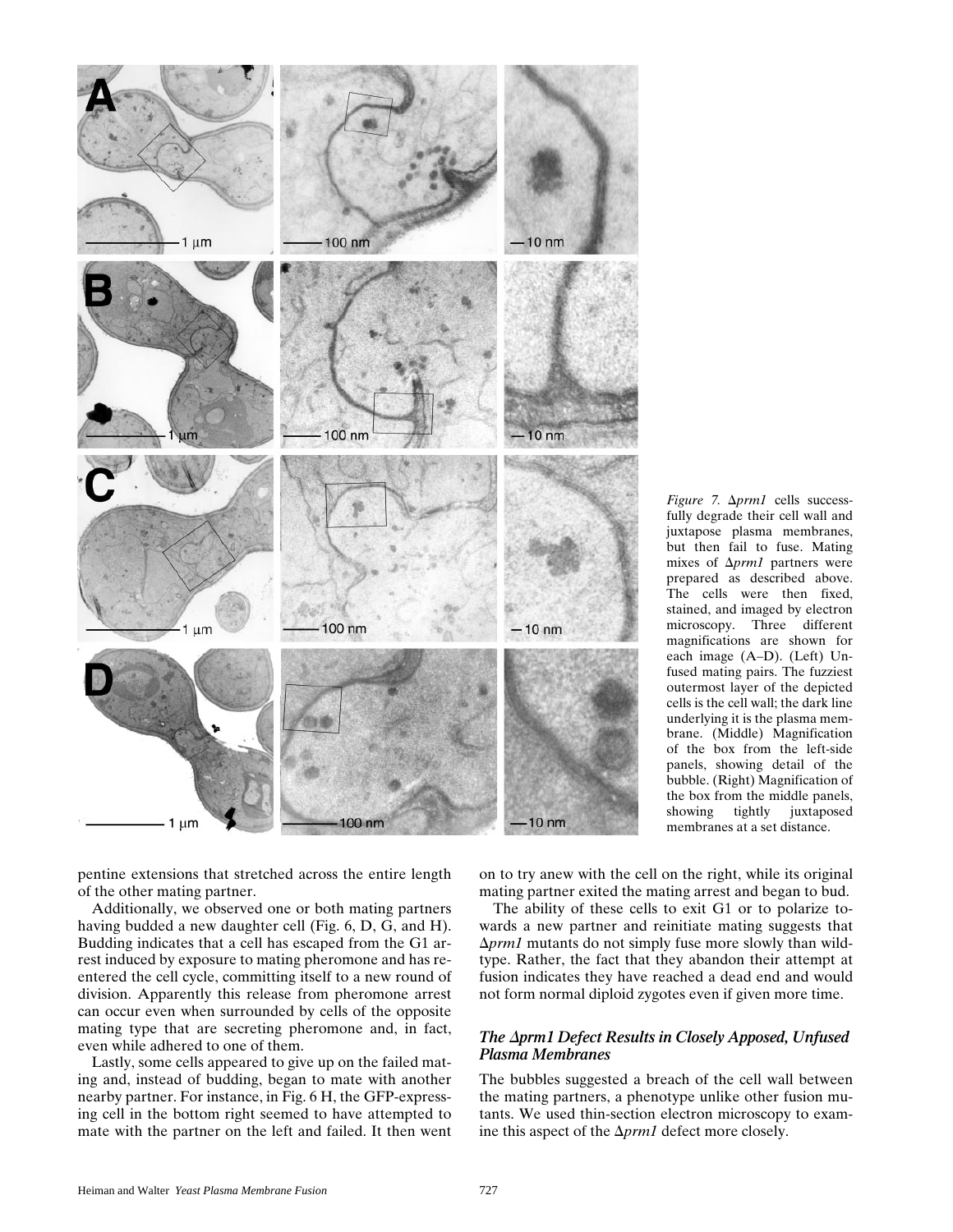Many mating pairs exhibited an apparent dissolution of their cell wall at the center of the interface between the mating partners (Fig. 7, A–D). In most cases we found it necessary to examine serial sections through a single mating pair to find the point where a breakthrough occurred. The region of cell wall degradation almost invariably included the center of the cell–cell interface. In some cases it appeared restricted to the center (Fig. 7, B and D), whereas in others it seemed to have spread asymmetrically to one edge of the mating pair (A and C).

Wild-type matings involve a similar local disruption of the cell wall at the center of this interface, followed by plasma membrane fusion and continued cell wall remodeling until the cytoplasmic bridge between the cells spans the entire width of the zygote and the cell wall becomes restricted to the periphery (Gammie et al., 1998). Details of the intermediates after cell wall breakdown but preceding membrane fusion are unknown because they have not been captured by electron microscopy, presumably because these steps occur rapidly.

 $\Delta$ *prm1* cells appeared to complete successfully the initial cell wall breakdown but then failed to perform plasma membrane fusion and continued cell wall remodeling. At the site where cell wall was removed in  $\Delta$ *prm1* matings, the two plasma membranes came into close apposition (Fig. 7). Additional membrane appeared to be added to this region equally by both partners, generating bulges that are likely to correspond to the bubbles seen by fluorescence microscopy. Thus, the volume of one mating partner must have grown while the volume of the other one shrank by the same amount. Meanwhile their surface areas must have increased coordinately.

Vesicles of  $\sim$ 20-nm diameter were usually present in the bulge, often aligned in single-file rows oriented along a mating pair's long axis (Fig. 7 A), suggesting cytoskeletal attachment. These vesicles were packed with a densely staining material similar to that intervening between the two mating partners. These vesicles may deliver new membrane causing growth of the bulge.

Interestingly, the juxtaposed plasma membranes of the bulge were equidistant, consistently remaining separated by a gap of  $\sim$ 8 nm along their entire length (Fig. 7). A thin layer of densely staining material was seen between them, reminiscent of membrane adherence junctions found between mammalian cells.

## *Discussion*

#### *PRM1 Encodes a Mating-specific Transmembrane Protein that Promotes Cell Fusion at a Very Late Step*

We identified a novel protein with several traits expected of a factor involved in cell fusion during mating. First, Prm1p is expressed by cells of both mating types only in response to pheromone. Second, it localizes to the tips of mating projections in shmooing cells and to the necks of mating pairs and zygotes. Third, in its apparent topology it would present two large domains to the plasma membrane of a mating partner, domains that are conserved between widely divergent fungi. Lastly, deletion of *PRM1* results in a significant defect in cell fusion, resulting in a ninefold increase in the number of unfused mating pairs compared with wild-type matings. Thus, in some respects, *PRM1* resembles many genes described already. In one key regard, though, it differs dramatically from genes found to date. The unfused zygotes produced by a  $\Delta p r m l$  mating do not arrest with an intact cell wall as other fusion mutants do (Kurihara et al., 1994; Elia and Marsh, 1996, 1998; Gammie et al., 1998; Santos et al., 1997; Erdman et al., 1998). Instead,  $\Delta$ *prm1* mutants successfully degrade the cell wall and bring the mating partners' plasma membranes into close proximity. Nevertheless, the membranes remain unfused. This intermediate in the mating reaction has not been trapped before and defines a new step in the pathway. Upstream of membrane fusion, downstream of cell wall breakdown, Prm1p stands in a unique position to help us understand how the bilayers associate and what drives their fusion.

#### *What Does Prm1p Do?*

At present, we have insufficient information to distinguish among various models of how Prm1p may facilitate membrane fusion. In principle, Prm1p could either act directly at the fusion step, as a novel fusase, or indirectly, at a step upstream of fusion.

The simplest interpretation of the  $\Delta$ *prm1* phenotype is that Prm1p participates directly in the fusion reaction. Yet this model must be reconciled with two observations. First, mutants lacking a fusase would be expected to display an absolute mating defect. On the contrary, almost half of all  $\Delta$ *prm1*  $\times$   $\Delta$ *prm1* mating pairs still fused successfully, and, using classical plate-based mating assays that measure diploid formation among thousands of cells at a time, the  $\Delta$ *prm1* mating defect appeared negligible (data not shown). Thus, if Prm1p plays a direct role in membrane fusion, an alternative fusion machine (or other subunits in a Prm1p-containing complex) must exist and take over, albeit inefficiently, upon removal of Prm1p. Second, the suggested multi–membrane-spanning topology of Prm1p does not readily conform to the paradigms developed for viral or SNARE-containing fusases. In particular, full-length Prm1p offers no extracellular free ends that could easily be envisioned to function either as classical fusion peptides or to engage in coiled-coil interactions. Thus, it will be important to define the biochemistry of Prm1p in more depth: does Prm1p associate with other subunits? is it proteolytically processed when expressed on the cell surface (as hinted at by the preliminary observation of the COOH-terminal fragment in Fig. 3 A)? Proteolytic processing could generate protein fragments with a different—and, in light of existing models, more appealing topology. Ultimate proof of a direct role of Prm1p in membrane fusion, of course, would only come from a biochemical demonstration that Prm1p, possibly with associated subunits, is sufficient for lipid bilayer fusion.

The alternative notion is that Prm1p acts upstream of the fusion event, in either a signaling or a structural capacity. For instance, Prm1p could act in a pathway that senses the proximity of mating partners and responds by activating the fusion machinery. Experiments with mutants weakly deficient for pheromone production have suggested the existence of such a pathway (Brizzio et al., 1996; Elia and Marsh, 1996). Indeed, one of these mutants was noted to produce structures resembling Δ*prm1* bubbles, albeit at low frequency (see Figure 3 D in Elia and Marsh,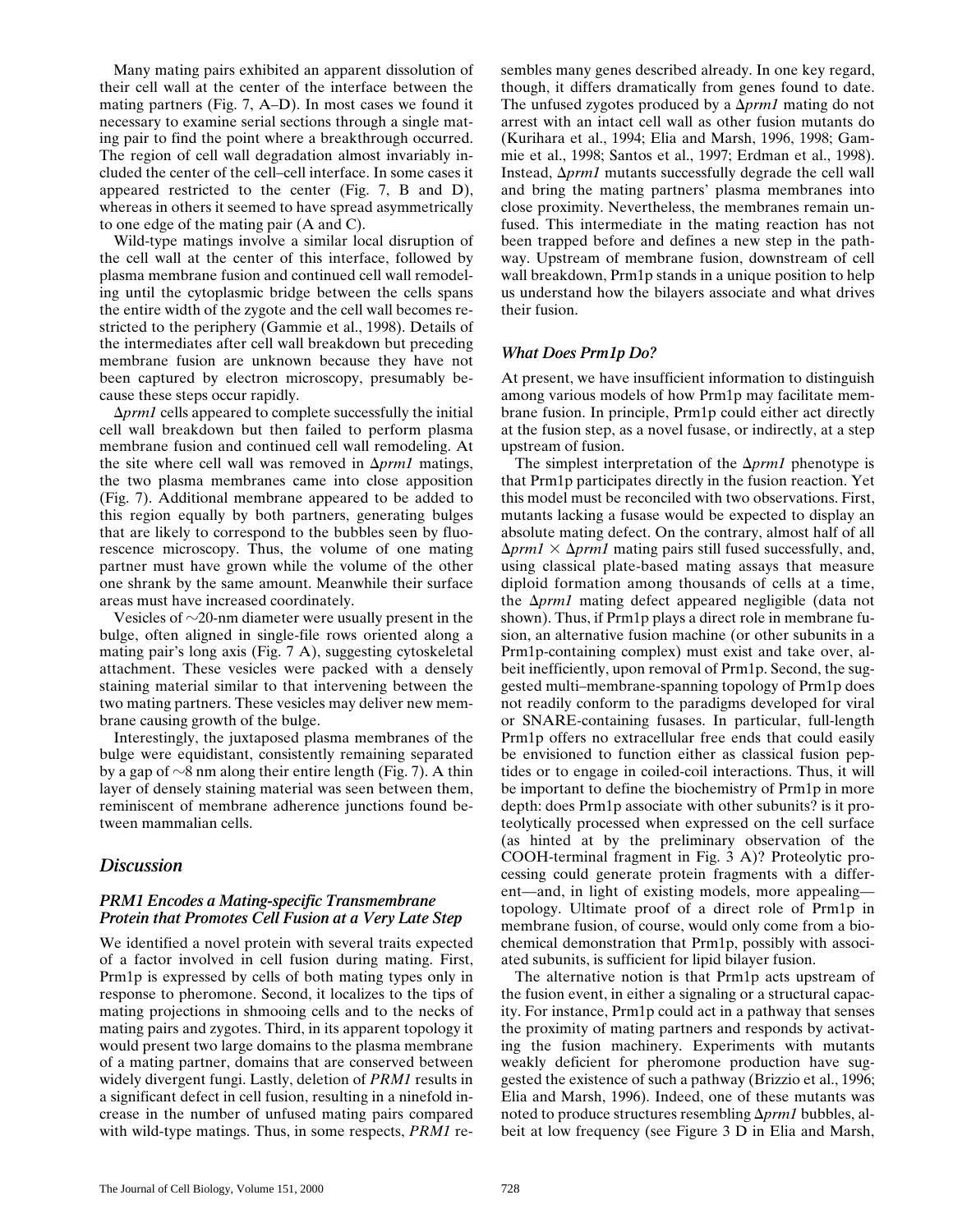1996). Another possibility is that the  $\Delta$ *prm1* defect may be a structural problem rather than a signaling one. The densely staining matter separating plasma membranes may represent cell wall debris that a  $\Delta$ *prm1* mutant cannot clear. However, since any remaining cell wall debris would have to bend and thin as the bubbles grew, the membranes of large bubbles should be closer together than those of small bubbles. In fact that is not true: the gap is consistently  $\sim$ 8-nm wide along the entire membrane interface regardless of the bubble's size. This observation argues that the gap is occupied not by undegradable cell wall debris but by a specific structural element deposited uniformly as the bubble grows, possibly an adhesion complex fastening membranes in a prefusion state. Without Prm1p the adhesion complex might still assemble but function poorly. Consequently, membranes would stick together but not fuse.

#### *Stalking the Elusive Fusase*

We present here the results of a new kind of gene hunt, one that is likely to become increasingly prevalent as genomic databases grow. Previously the problem of membrane fusion during yeast mating had proven refractory to genetic approaches. Despite attacks from several directions and the identification of many interesting genes that act during zygote formation, *PRM1* is the first gene that clearly has some role at the level of membrane fusion. Why have mutants in this step been so difficult to find?

Most successful screens have recognized and in some way circumvented the central challenge of mating genetics. Specifically, in order to achieve an appreciable deficit in diploid formation it is usually necessary to impair a pathway not just in one cell but in both mating partners. Three kinds of strategies have solved this problem. First, some groups have taken on the formidable challenge of performing random mutagenesis in a way that generates each mutation in both mating types with complementary selectable markers (Berlin et al., 1991; Kurihara et al., 1994). This approach allowed a direct assay of the mating efficiency of any given mutant crossed to itself. This strategy has the advantage of not biasing toward a particular pathway—indeed, genes controlling not only cell fusion but nuclear fusion were found with it—but, perhaps due to its complexity, it was burdened by a high background of false-positive mutants that discouraged pursuing this approach to saturation.

A second approach uses a preexisting defect in a known fusion pathway, for example *fus1 fus2* mutants (both of which genes were found serendipitously in existing lab strains), and asks for new mutants that mate poorly with the enfeebled strain but not with a wild-type strain (Berlin et al., 1991; Chenevert et al., 1994). This strategy has the advantage of being straightforward to set up and execute, although it is probably biased towards the pathway of the starting mutation and may not effectively find components of new pathways.

Lastly, pheromone-regulated genes have been identified and then mutants in these genes assayed for mating defects. This approach was originally carried out using a randomly integrated reporter construct (Erdman et al., 1998). We have here expanded and simplified this latter approach using preexisting genomic datasets combined with a computer-aided search for hydrophobic proteins. This technology let us begin examining candidate gene disruptions without ever doing a traditional screen. The Webminer software makes this approach readily adaptable to many studies that seek proteins expressed under certain conditions, not expressed under other conditions, and containing specific structural features.

The identification of Prm1p's role in cell fusion underscores the sensitivity of this computer-aided approach. Although the penetrance of the  $\Delta$ *prm1* mating defect is probably at the limit of what traditional screens can detect, by identifying a small group of candidate genes and examining individual mating pairs in which both partners carried the relevant mutation we could witness a unique phenotype that now offers an opportunity to examine the mechanisms of bilayer association and fusion in molecular detail.

We thank Mei-Lie Wong for expert training and assistance with electron microscopy and Sandra Huling for advice on sample preparation. We also thank Ira Herskowitz, Thea Tlsty, Ursula Rüegsegger, Gustavo Pesce, Arash Komeili, and Ted Powers for helpful comments on the manuscript, members of the Walter lab for their support, and Ms. Gabriela Walter-Caldera for her help in scoring fusion defects.

This work was supported by grants from the National Institutes of Health. M.G. Heiman is a predoctoral fellow, and P. Walter is an Investigator of the Howard Hughes Medical Institute.

Submitted: 31 July 2000

Revised: 12 September 2000

Accepted: 12 September 2000

#### *References*

- Almeida, E.A.C., A.P.J. Huovila, A.E. Sutherland, L.E. Stephens, P.G. Calarco, L.M. Shaw, A.M. Mercurio, A. Sonnenberg, P. Primakoff, D.G. Myles, and J.M. White. 1995. Mouse egg integrin alpha-6-beta-1 functions as a sperm receptor. *Cell*. 81:1095–1104.
- Berlin, V., J.A. Brill, J. Trueheart, J.D. Boeke, and G.R. Fink. 1991. Genetic screens and selections for cell and nuclear fusion mutants. *Methods Enzymol.* 194:774–792.
- Bigler, D., M. Chen, S. Waters, and J.M. White. 1997. A model for sperm-egg binding and fusion based on ADAMs and integrins. *Trends Cell Biol.* 7:220–225.
- Blobel, C.P., T.G. Wolfsberg, C.W. Turck, D.G. Myles, P. Primakoff, and J.M. White. 1992. A potential fusion peptide and an integrin ligand domain in a protein active in sperm–egg fusion. *Nature*. 356:248–252.
- Boyd, D., C. Schierle, and J. Beckwith. 1998. How many membrane proteins are there? *Prot. Sci*. 7:201–205.
- Brizzio, V., A.E. Gammie, G. Nijbroek, S. Michaelis, and M.D. Rose. 1996. Cell fusion during yeast mating requires high levels of a-factor mating pheromone. *J. Cell Biol*. 135:1727–1739.
- Cappellaro, C., K. Hauser, V. Mrsa, M. Watzele, G. Watzele, C. Gruber, and W. Tanner. 1991. *Saccharomyces cerevisiae* a- and alpha-agglutinin: characterization of their molecular interaction. *EMBO (Eur. Mol. Biol. Organ.) J*. 10:4081–4088.
- Chen, M.S., K.S. Tung, S.A. Coonrod, Y. Takahashi, D. Bigler, A. Chang, Y. Yamashita, P.W. Kincade, J.C. Herr, and J.M. White. 1999. Role of the integrin-associated protein CD9 in binding between sperm ADAM 2 and the egg integrin alpha-6-beta-1: implications for murine fertilization. *Proc. Natl. Acad. Sci. USA*. 96:11830–11835.
- Chenevert, J., N. Valtz., and I. Herskowitz. 1994. Identification of genes required for normal pheromone-induced cell polarization in *Saccharomyces cerevisiae*. *Genetics*. 136:1287–1296.
- Corpet, F. 1988. Multiple sequence alignment with hierarchical clustering. *Nucleic Acids Res*. 16:10881–10890.
- Costanzo, M.C., J.D. Hogan, M.E. Cusick, B.P. Davis, A.M. Fancher, P.E. Hodges, P. Kondu, C. Lengieza, J.E. Lew-Smith, C. Lingner, et al. 2000. The yeast proteome database (YPD) and *Caenorhabditis elegans* proteome database (WormPD): comprehensive resources for the organization and comparison of model organism protein information. *Nucleic Acids Res*. 28:73–76.
- Elia, L., and L. Marsh. 1996. Role of the ABC transporter Ste6 in cell fusion during yeast conjugation. *J. Cell Biol*. 135:741–751.
- Elia, L., and L. Marsh. 1998. A role for a protease in morphogenic responses during yeast cell fusion. *J. Cell Biol*. 142:1473–1485.
- Erdman, S., L. Lin, M. Malczynski, and M. Snyder. 1998. Pheromone-regulated genes required for yeast mating differentiation. *J. Cell Biol.* 140:461–483.
- Gammie, A.E., V. Brizzio, and M.D. Rose. 1998. Distinct morphological phenotypes of cell fusion mutants. *Mol. Biol. Cell*. 9:1395–1410.